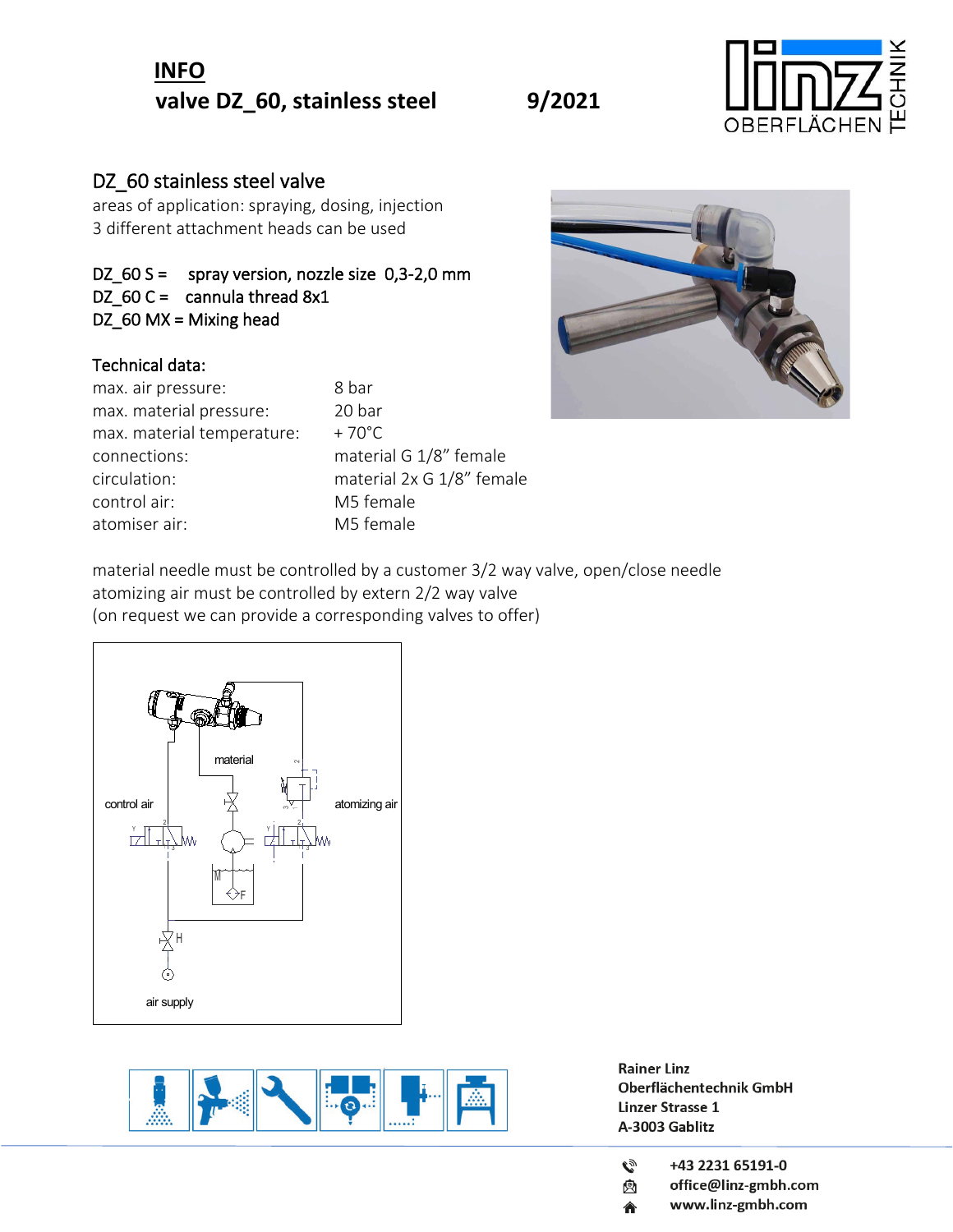**INFO** valve DZ\_60, stainless steel 9/2021



#### **different attachment heads possible**

DZ\_60 C







DZ\_60 C







- $\mathbf{C}_{\mathcal{D}}$ +43 2231 65191-0
- office@linz-gmbh.com ė.
- www.linz-gmbh.com 合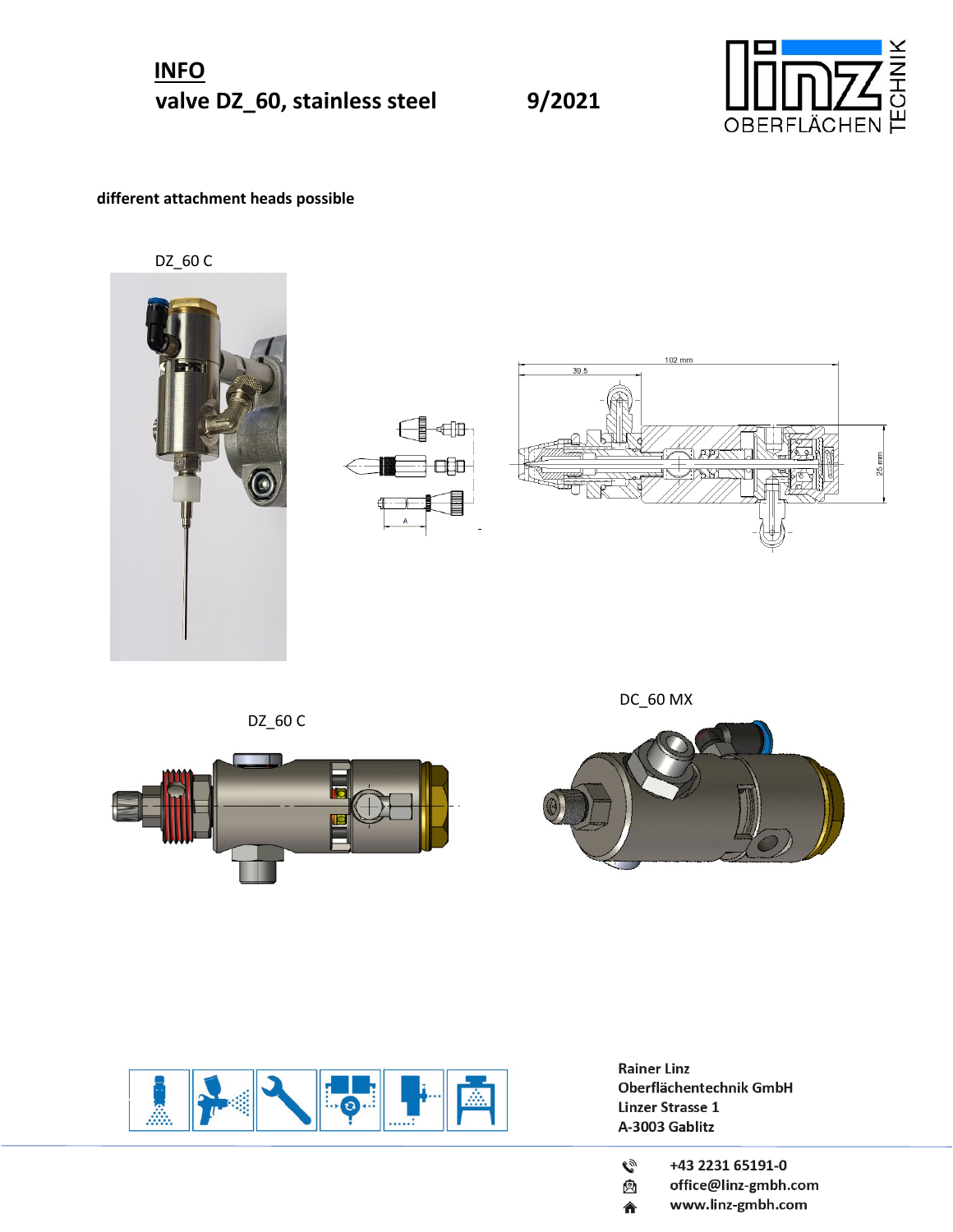





- $\mathbf{C}_{\mathcal{D}}$ +43 2231 65191-0
- office@linz-gmbh.com ė.
- www.linz-gmbh.com 合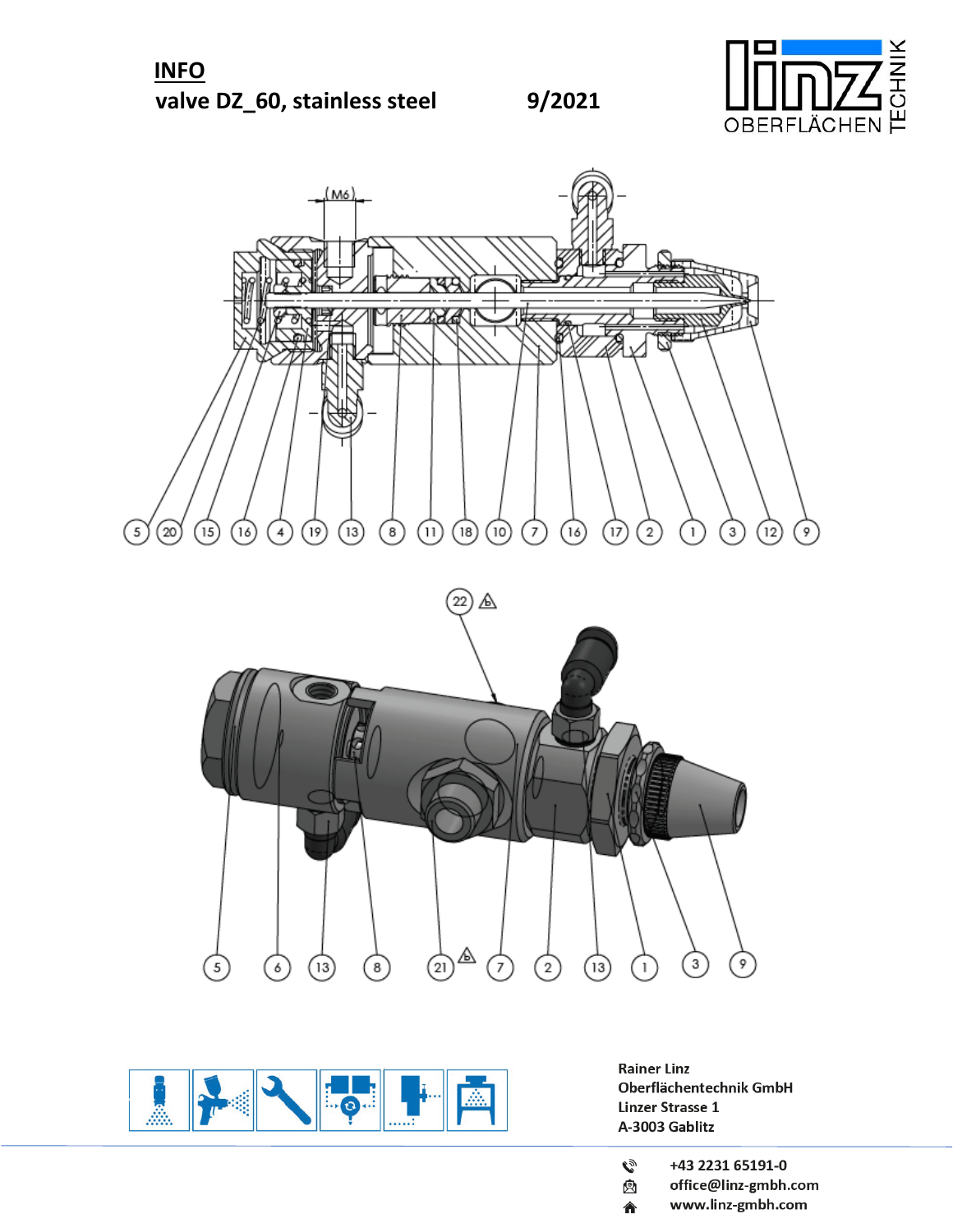

|                                 | DZ_60 spray valve stainless steel        |                |              |
|---------------------------------|------------------------------------------|----------------|--------------|
| article no.                     | discribtion                              | position       | unit         |
|                                 |                                          |                |              |
| $SV-12$                         | main body air conector                   | $\mathbf{1}$   | $\mathbf{1}$ |
| $SV-14$                         | air connection                           | $\overline{2}$ | $\mathbf{1}$ |
| $SV-16$                         | nut air cup fixing M14x1                 | 3              | $\mathbf{1}$ |
| DZ-54                           | piston                                   | 4              | $\mathbf{1}$ |
| DZ-56                           | cover                                    | 5              | $\mathbf{1}$ |
| DZ-82                           | piston body                              | 6              | $\mathbf{1}$ |
| DZ-84                           | valve body                               | $\overline{7}$ | $\mathbf{1}$ |
| <b>NL-25</b>                    | seal screw M10x1                         | 8              | $\mathbf{1}$ |
| $NL-32-xxx$                     | air cup, size 0,2 - 2,0 mm               | 9              | $\mathbf{1}$ |
| <b>NL-59-xxx</b>                | needle, size 0,2 - 2,0 mm                | 10             | $\mathbf{1}$ |
| 4965-010-0679(2) needle packing |                                          | 11             | $\mathbf{1}$ |
| $MN-1-xxxx$                     | material nozzle, 0,2 - 2,0 mm            | 12             | $\mathbf{1}$ |
| 153333                          | push in 90°, DN 4                        | 13             | $\mathbf{1}$ |
| 153335                          | push in 90°, DN 6                        | 13             | $\mathbf{1}$ |
| 4965-010                        | nut M3, stainless steel                  | 14             | $\mathbf{1}$ |
| 40333 20                        | screw M3 x 20 ISO 14581, stainless steel | 15             | 2            |
| 1120070150                      | O-ring 13x1,5 mm, FKM (set 10x)          | 16             | $\mathbf{1}$ |
| 1120070032                      | O-ring 8x1 mm, FKM (set 10x)             | 17             | $\mathbf{1}$ |
|                                 | (pos.11)                                 | 18             |              |
| 4965-010-0035                   | seal PTFE                                | 19             | $\mathbf{1}$ |
| VD180-10                        | spring                                   | 20             | $\mathbf{1}$ |
| 133051                          | push in 90°, DN 4, PP                    | 21             | $\mathbf{1}$ |
| 133053                          | push in 90°, DN 6, PP                    | 21             | $\mathbf{1}$ |
| 040-2349                        | nippel G 1/8" male, stainless steel      | 21             | $\mathbf 1$  |
| 664G18                          | nippel G1/8" 90°, m/f, stainless steel   | 21             | $\mathbf{1}$ |



- $\mathcal{C}_{\mathcal{Y}}$ +43 2231 65191-0
- office@linz-gmbh.com Q
- www.linz-gmbh.com 合